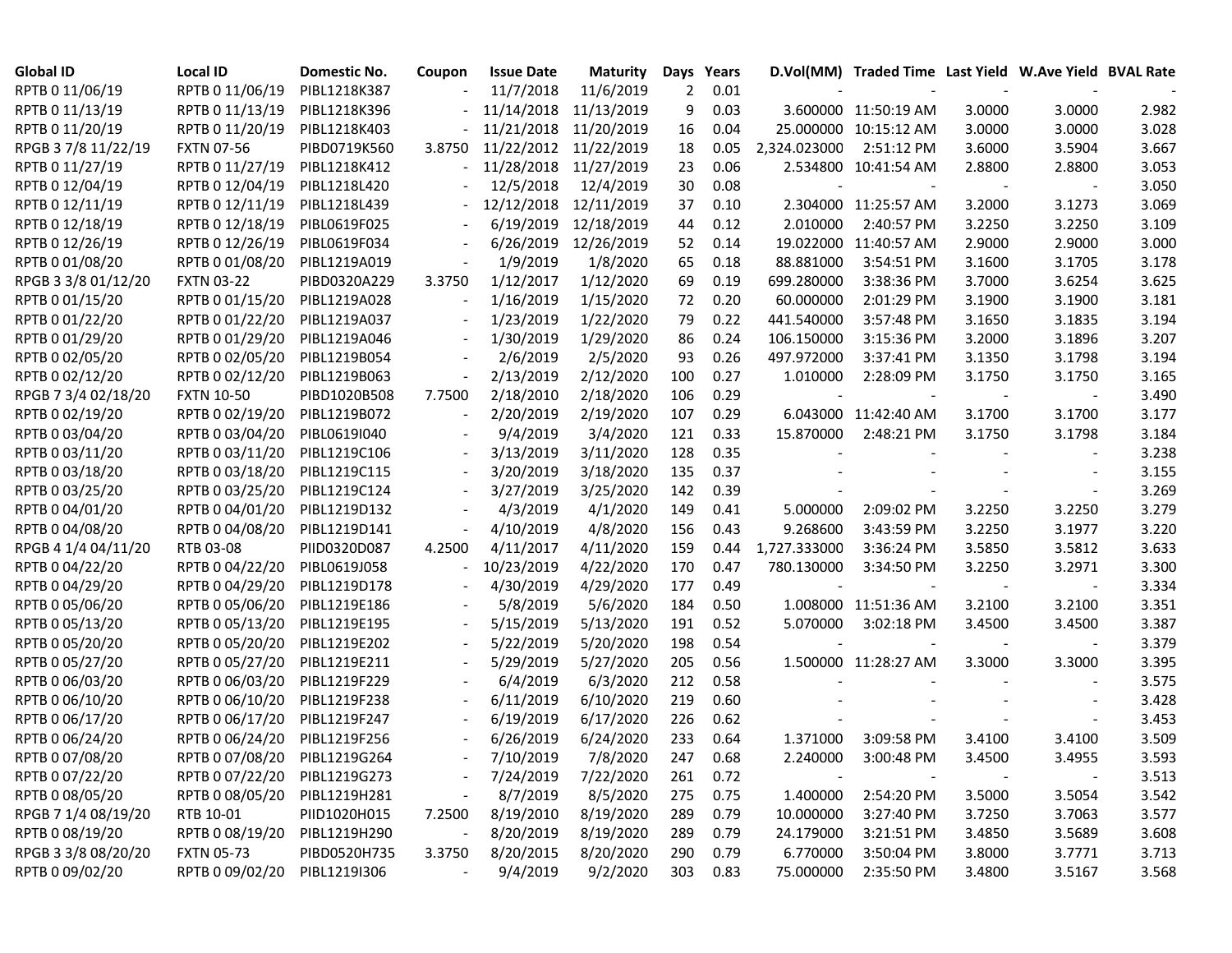| <b>Global ID</b>     | <b>Local ID</b>   | Domestic No. | Coupon  | <b>Issue Date</b> | <b>Maturity</b>  |     | Days Years |                         | D.Vol(MM) Traded Time Last Yield W.Ave Yield BVAL Rate |        |                          |       |
|----------------------|-------------------|--------------|---------|-------------------|------------------|-----|------------|-------------------------|--------------------------------------------------------|--------|--------------------------|-------|
| RPGB 6 1/8 09/16/20  | <b>FXTN 10-51</b> | PIBD1020I510 | 6.1250  | 9/16/2010         | 9/16/2020        | 317 | 0.87       |                         |                                                        |        |                          | 3.732 |
| RPTB 0 09/16/20      | RPTB 0 09/16/20   | PIBL1219I315 |         | 9/18/2019         | 9/16/2020        | 317 | 0.87       | 194.260000              | 2:30:04 PM                                             | 3.4900 | 3.5242                   | 3.520 |
| RPTB 0 10/07/20      | RPTB 0 10/07/20   | PIBL1219J323 |         | 10/9/2019         | 10/7/2020        | 338 | 0.93       | 21.270000               | 2:36:39 PM                                             | 3.5000 | 3.5525                   | 3.606 |
| RPTB 0 10/21/20      | RPTB 0 10/21/20   | PIBL1219J332 |         | 10/23/2019        | 10/21/2020       | 352 | 0.96       | 11.170000               | 3:09:54 PM                                             | 3.5500 | 3.5270                   | 3.555 |
| RPGB 5 7/8 12/16/20  | <b>FXTN 10-52</b> | PIBD1020L525 | 5.8750  | 12/16/2010        | 12/16/2020       | 408 | 1.12       | 7.200000                | 3:16:36 PM                                             | 3.8750 | 3.8819                   | 3.754 |
| RPGB 4 1/4 01/25/21  | <b>FXTN 03-23</b> | PIBD0321A236 | 4.2500  | 1/25/2018         | 1/25/2021        | 448 | 1.23       |                         |                                                        |        |                          | 3.812 |
| RPGB 7 3/8 03/03/21  | RTB 10-02         | PIID1021C027 | 7.3750  | 3/3/2011          | 3/3/2021         | 485 | 1.33       | 100.000000              | 3:01:19 PM                                             | 3.8500 | 3.8500                   | 3.851 |
| RPGB 3 1/2 03/20/21  | <b>FXTN 07-57</b> | PIBD0721C574 | 3.5000  | 3/20/2014         | 3/20/2021        | 502 | 1.37       | 567.370000              | 3:24:10 PM                                             | 3.8500 | 3.8500                   | 3.853 |
| RPGB 6 1/2 04/28/21  | <b>FXTN 10-53</b> | PIBD1021D531 | 6.5000  | 4/28/2011         | 4/28/2021        | 541 | 1.48       | 2.000000                |                                                        |        |                          | 3.801 |
| RPGB 4 7/8 06/13/21  | RTB 03-09         | PIID0321F092 | 4.8750  | 6/13/2018         | 6/13/2021        | 587 | 1.61       | 3.650000                | 3:28:18 PM                                             | 3.9250 | 3.8688                   | 3.850 |
| RPGB 5 3/4 10/20/21  | RTB 10-03         | PIID1021J039 | 5.7500  | 10/20/2011        | 10/20/2021       | 716 | 1.96       | 1.000000                | 9:51:30 AM                                             | 3.8850 | 3.8850                   | 3.866 |
| RPGB 5 3/4 11/24/21  | <b>FXTN 10-55</b> | PIBD1021K551 | 5.7500  | 11/24/2011        | 11/24/2021       | 751 | 2.06       |                         |                                                        |        |                          | 3.874 |
| RPGB 63/8 01/19/22   | <b>FXTN 10-54</b> | PIBD1022G545 | 6.3750  | 7/19/2011         | 1/19/2022        | 807 | 2.21       | 3.250000                | 2:18:56 PM                                             | 3.9500 | 3.9500                   | 3.903 |
| RPGB 4 01/26/22      | <b>FXTN 05-74</b> | PIBD0522A747 | 4.0000  | 1/26/2017         | 1/26/2022        | 814 | 2.23       |                         |                                                        |        |                          | 3.918 |
| RPGB 15 03/14/22     | <b>FXTN 20-02</b> | PIBD2022C021 | 15.0000 | 3/14/2002         | 3/14/2022        | 861 | 2.36       |                         |                                                        |        |                          | 3.910 |
| RPGB 4 3/4 07/04/22  | <b>FXTN 03-24</b> | PIBD0322G247 | 4.7500  | 7/4/2019          | 7/4/2022         | 973 | 2.66       | 65.000000               | 3:28:06 PM                                             | 3.8650 | 3.8650                   | 3.871 |
| RPGB 4 7/8 08/02/22  | <b>FXTN 10-56</b> | PIBD1022H562 | 4.8750  | 8/2/2012          | 8/2/2022 1,002   |     | 2.74       |                         |                                                        |        |                          | 3.957 |
| RPGB 4 3/4 09/13/22  | <b>FXTN 10-57</b> | PIBD1022I570 | 4.7500  | 9/13/2012         | 9/13/2022 1,044  |     | 2.86       |                         |                                                        |        |                          | 3.971 |
| RPGB 12 3/4 10/17/22 | <b>FXTN 20-03</b> | PIBD2022J033 | 12.7500 | 10/17/2002        | 10/17/2022 1,078 |     | 2.95       |                         |                                                        |        |                          | 3.982 |
| RPGB 4 5/8 12/04/22  | RTB 05-11         | PIID0522L114 | 4.6250  | 12/4/2017         | 12/4/2022 1,126  |     | 3.08       | 923.100000              | 3:52:18 PM                                             | 3.9200 | 3.8968                   | 3.897 |
| RPGB 4 12/06/22      | <b>FXTN 10-58</b> | PIBD1022L585 | 4.0000  | 12/6/2012         | 12/6/2022 1,128  |     | 3.09       |                         |                                                        |        |                          | 3.999 |
| RPGB 13 02/20/23     | <b>FXTN 20-04</b> | PIBD2023B048 | 13.0000 | 2/20/2003         | 2/20/2023 1,204  |     | 3.30       |                         |                                                        |        |                          | 4.024 |
| RPGB 5 1/2 03/08/23  | <b>FXTN 05-75</b> | PIBD0523C752 | 5.5000  | 3/8/2018          | 3/8/2023 1,220   |     | 3.34       | 551.500000              | 3:47:06 PM                                             | 4.0000 | 4.0000                   | 4.008 |
| RPGB 3 1/2 04/21/23  | <b>FXTN 07-58</b> | PIBD0723D588 | 3.5000  | 4/21/2016         | 4/21/2023 1,264  |     | 3.46       | 130.000000              | 3:33:11 PM                                             | 4.1000 | 4.0838                   | 4.096 |
| RPGB 11 7/8 05/29/23 | <b>FXTN 20-05</b> | PIBD2023E054 | 11.8750 | 5/29/2003         | 5/29/2023 1,302  |     | 3.57       |                         |                                                        |        |                          | 4.064 |
| RPGB 3 1/4 08/15/23  | RTB 10-04         | PIID1023H046 | 3.2500  | 8/15/2013         | 8/15/2023 1,380  |     | 3.78       | 4.500000                | 3:13:08 PM                                             | 4.2500 | 4.2500                   | 4.174 |
| RPGB 11 3/8 10/23/23 | <b>FXTN 20-06</b> | PIBD2023J068 | 11.3750 | 10/23/2003        | 10/23/2023 1,449 |     | 3.97       |                         |                                                        |        |                          | 4.106 |
| RPGB 6 1/4 03/12/24  | RTB 05-12         | PIID0524C129 | 6.2500  | 3/12/2019         | 3/12/2024 1,590  |     | 4.35       | 3,623.200000            | 3:54:39 PM                                             | 4.0700 | 4.0697                   | 4.071 |
| RPGB 4 1/2 04/20/24  | <b>FXTN 07-59</b> | PIBD0724D595 | 4.5000  | 4/20/2017         | 4/20/2024 1,629  |     | 4.46       |                         |                                                        |        |                          | 4.155 |
| RPGB 12 3/8 06/03/24 | <b>FXTN 20-07</b> | PIBD2024F075 | 12.3750 | 6/3/2004          | 6/3/2024 1,673   |     | 4.58       |                         |                                                        |        |                          | 4.177 |
| RPGB 12 7/8 08/05/24 | <b>FXTN 20-08</b> | PIBD2024H086 | 12.8750 | 8/5/2004          | 8/5/2024 1,736   |     | 4.75       |                         |                                                        |        |                          | 4.199 |
| RPGB 4 1/8 08/20/24  | <b>FXTN 10-59</b> | PIBD1024H595 | 4.1250  | 8/20/2014         | 8/20/2024 1,751  |     | 4.79       | 27.240000               | 9:55:18 AM                                             | 4.2200 | 4.2200                   | 4.250 |
| RPGB 4 1/4 10/17/24  | <b>FXTN 05-76</b> | PIBD0524J762 | 4.2500  | 10/17/2019        | 10/17/2024 1,809 |     | 4.95       |                         |                                                        |        |                          | 4.136 |
| RPGB 13 3/4 11/11/24 | <b>FXTN 20-09</b> | PIBD2024K091 | 13.7500 | 11/11/2004        | 11/11/2024 1,834 |     | 5.02       |                         |                                                        |        |                          | 4.230 |
| RPGB 5 3/4 04/12/25  | <b>FXTN 07-61</b> | PIBD0725D618 | 5.7500  | 4/12/2018         | 4/12/2025 1,986  |     | 5.44       | 910.630000              | 3:31:35 PM                                             | 4.2850 | 4.2948                   | 4.290 |
| RPGB 12 1/8 04/14/25 | <b>FXTN 20-10</b> | PIBD2025D103 | 12.1250 | 4/14/2005         | 4/14/2025 1,988  |     | 5.44       |                         |                                                        |        |                          | 4.274 |
| RPGB 3 5/8 09/09/25  | <b>FXTN 10-60</b> | PIBD10251608 | 3.6250  | 9/9/2015          | 9/9/2025 2,136   |     | 5.85       | 719.450000              | 3:48:11 PM                                             | 4.4500 | 4.4507                   | 4.452 |
| RPGB 12 1/8 10/20/25 | <b>FXTN 20-11</b> | PIBD2025J116 | 12.1250 | 10/20/2005        | 10/20/2025 2,177 |     | 5.96       |                         |                                                        |        |                          | 4.328 |
| RPGB 18 1/4 11/29/25 | <b>FXTN 25-01</b> | PIBD2525K015 | 18.2500 | 11/29/2000        | 11/29/2025 2,217 |     | 6.07       |                         |                                                        |        | $\overline{\phantom{a}}$ | 4.338 |
| RPGB 10 1/4 01/19/26 | <b>FXTN 20-12</b> | PIBD2026A122 | 10.2500 | 1/19/2006         | 1/19/2026 2,268  |     | 6.21       |                         |                                                        |        |                          | 4.361 |
| RPGB 6 1/4 02/14/26  | <b>FXTN 07-62</b> | PIBD0726B627 | 6.2500  | 2/14/2019         | 2/14/2026 2,294  |     | 6.28       | 5,065.110700 3:55:30 PM |                                                        | 4.3050 | 4.3063                   | 4.309 |
| RPGB 3 1/2 09/20/26  | RTB 10-05         | PIID1026I057 | 3.5000  | 9/20/2016         | 9/20/2026 2,512  |     | 6.88       |                         | 0.370000 11:47:23 AM                                   | 4.5850 | 4.5850                   | 4.534 |